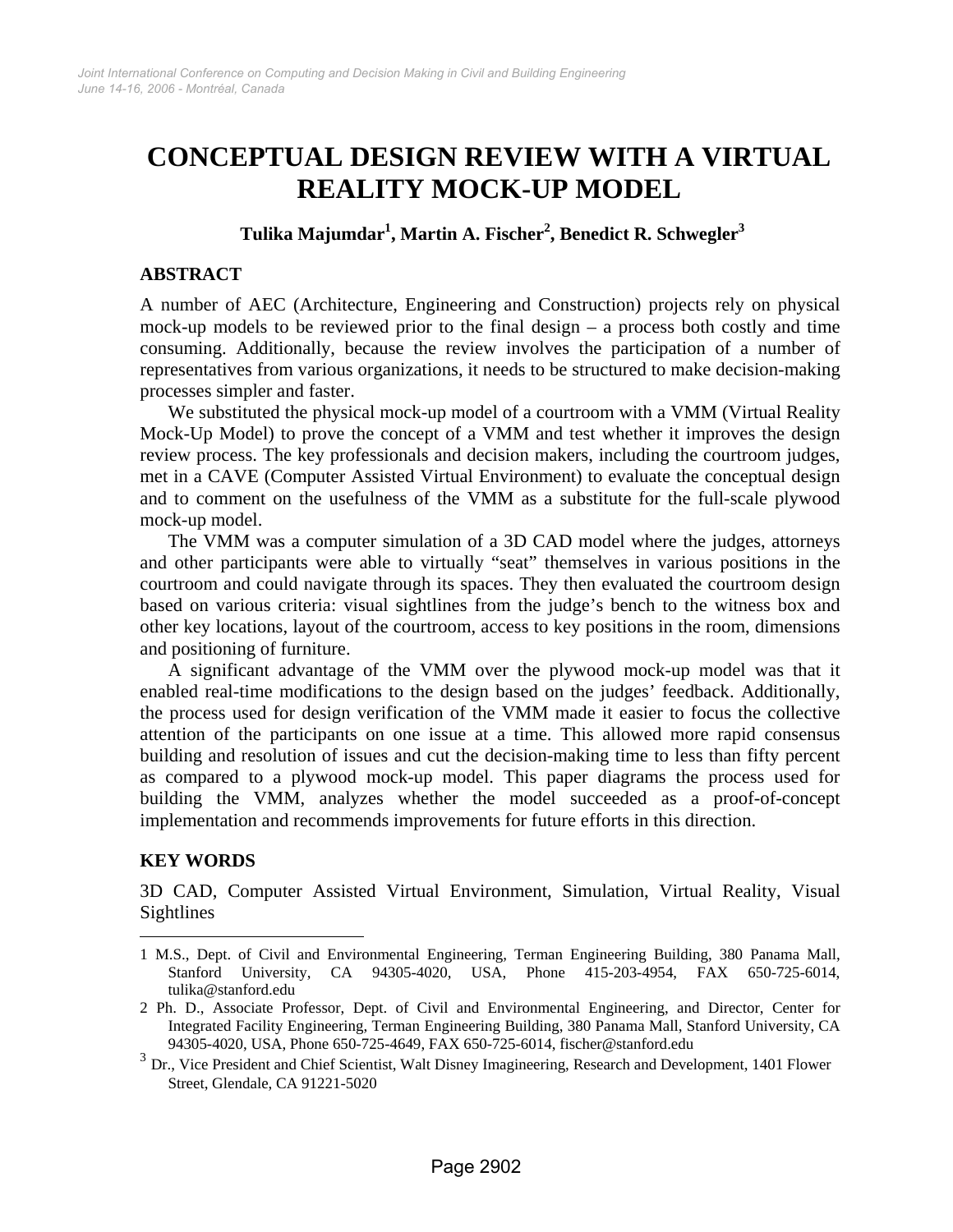# **1 INTRODUCTION**

The General Services Administration (GSA), in collaboration with the Center for Integrated Facility Engineering (CIFE) at Stanford University explored the use of 3D CAD and virtual reality models to support design reviews for new courthouses. Walt Disney Imagineering (WDI) offered use of their CAVE facility in California for viewing the 3D model. The case study presented in this paper is a pilot project which was used by the GSA to determine whether a VMM would succeed as a substitute to the traditional plywood mock-up model by improving the design review process.

## **2 THE USE OF TRADITIONAL PLYWOOD MOCK-UPS FOR DESIGN REVIEW**

The traditional method for reviewing the conceptual design of courthouses has been to build full-scale courtroom mock-ups in plywood. Typically, a building close to the actual site of construction is rented for holding design review sessions. Plywood components are fabricated and positioned in this rented space. Judges, attorneys, court reporters and clerks meet in this space to review the plywood mock-up to suggest design modifications.

#### **2.1 COMMON DESIGN DEFICIENCIES IN TRADITIONAL PLYWOOD MOCK-UPS**

Participants at plywood mock-up review sessions feel that there is considerable variation in the way the A/E (Architect/ Engineer) interprets, designs and fabricates the courtroom mockup components. Some common design deficiencies are: discrepancies in the dimensions of furniture, missing components from the design and insufficient detailing of components

#### **2.2 OTHER DIFFICULTIES IN PLYWOOD DESIGN REVIEW PROCESS**

Past experience has shown that some time is lost in these sessions because all the participants don't focus on one issue at the same time. Figure 1 shows participants holding informal discussions in smaller groups. Participants also face other logistical problems like incorrect slope of floor at the mock-up site, unavailability of carpenters to modify the components during the review sessions etc.



Figure 1. Participants hold informal group discussions during a plywood mock-up session for the design review of a courtroom (Ross Drulis Cusenbery 2002).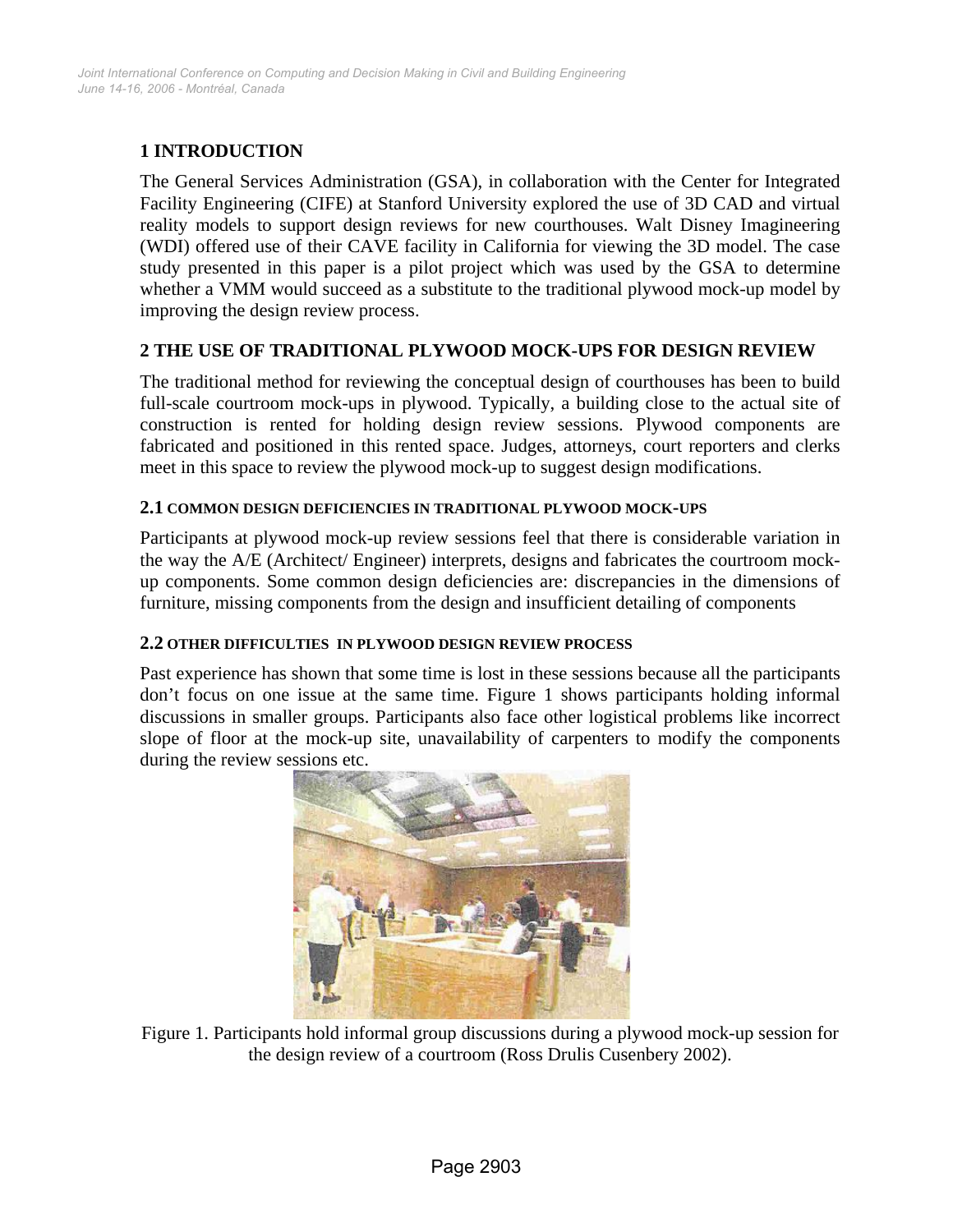#### **2.3 RECOMMENDATIONS BY THE GSA FOR AN EFFECTIVE MOCK-UP REVIEW PROCEDURE**

The GSA prepared a list of recommendations to ensure that the mock-up fabrication conforms to the architect's design, rework in building the mock-ups is minimized and the judges' time is effectively utilized in reviewing them. These recommendations, listed below, call for input on the design from all concerned parties before the actual fabrication of the mock-up (Ross Drulis Cusenbery 2002).

- Review preliminary courtroom plans, elevations and reflected ceiling plans with the court prior to building the courtroom mock up.
- Incorporate the court's design feedback from the preliminary plans into the courtroom mock up plan.
- Review courtroom mock-up shop drawings prior to construction of the mock-up.
- Provide review comments to the mock-up fabricator prior to the fabrication.
- Schedule a formal mock-up review with the court and judiciary. Prepare and follow an agenda for the mock-up review.
- Review each component on a detailed basis.
- Allow representatives of the court and related agencies to test drive the mock-up components and offer comments. Seat people at all courtroom component locations and assess the quality of sightlines between all locations.
- Develop a format for moderating the mock-up presentation meeting.

# **3 CONTEXT OF VIRTUAL MOCK-UP MODEL**

Based on the above recommendations, the GSA wanted to experiment with building a virtual reality mock-up model in lieu of a plywood mock-up to expedite the process of removing design deficiencies and to improve the design review process.

#### **3.2 PROCESS FOLLOWED TO BUILD VIRTUAL MOCK-UP MODEL**

The GSA provided direction and funding for this research and collected requirements for the courtroom. The project architect prepared 2D drawings documenting the courtroom design based on the requirements. A CIFE researcher (the first author of this paper) built a 3D CAD model from these 2D drawings using the Autodesk Revit software. It held reviews of the 3D model-in-progress with the architect and the GSA, and documented the process followed in this experiment. Once the 3D model was finalized, CIFE converted the format of the model to .vrml using Common Point software because .vrml format best suited WDI's CAVE environment. WDI translated the 3D CAD model into a 3D VR (virtual reality) model for display and interaction in its CAVE. Figure 2 shows the information flow among these project participants.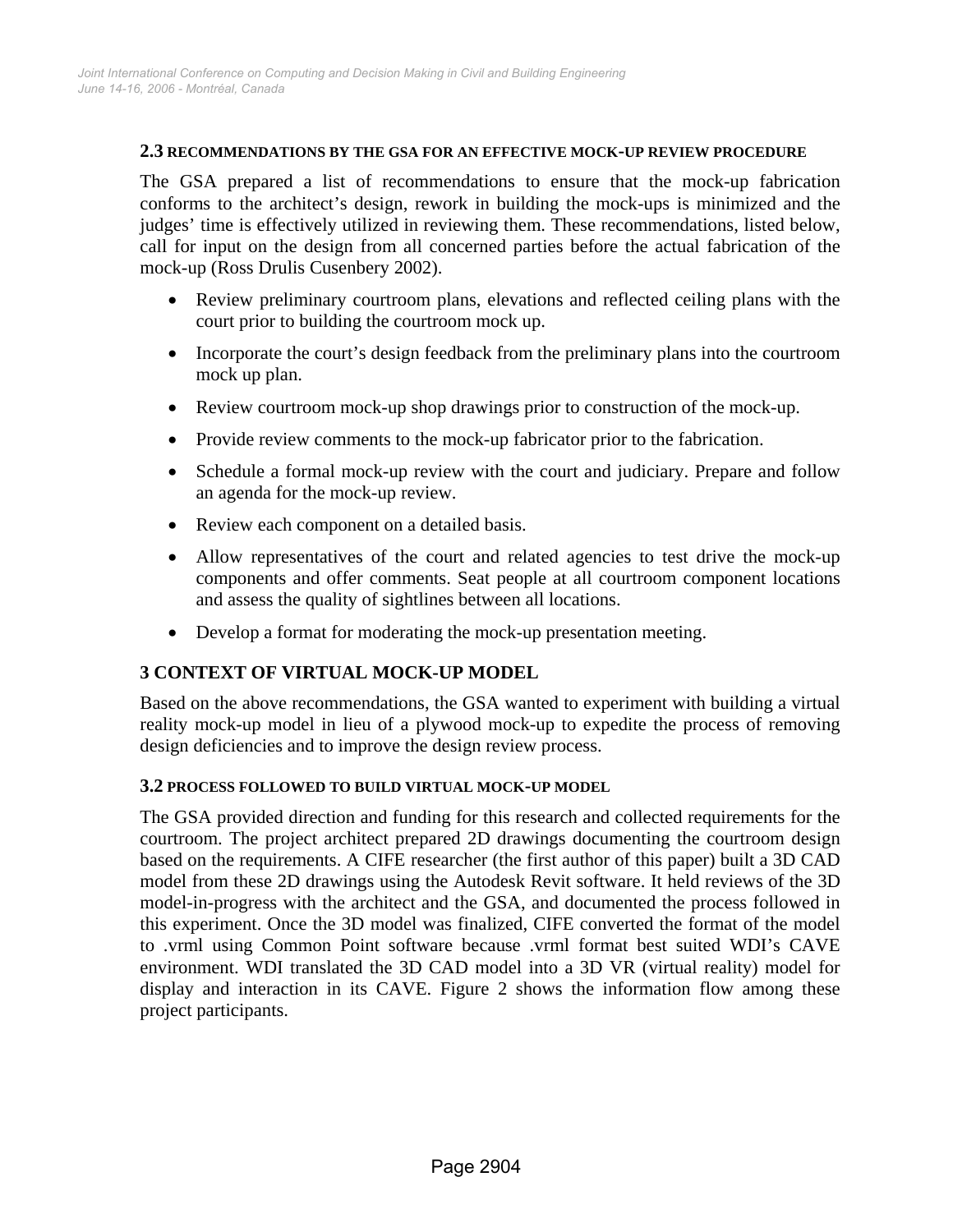*June 14-16, 2006 - Montréal, Canada Joint International Conference on Computing and Decision Making in Civil and Building Engineering*



Figure 2. Information flows among project participants: (1) GSA collected requirements from court representatives, (2) GSA conveyed the requirements to the architect, (3) The architect provided 2D CAD drawings to CIFE, (4) CIFE provided 3D CAD model to WDI, (5) GSA reviewed 3D CAD model with CIFE, (6) GSA reviewed VR model with WDI and used the VMM for this pilot project.

# **4 VIRTUAL MOCK-UP REVIEW PROCESS**

The review of the virtual mock-up model included reviewing the 3D CAD model to ensure that the model was built right, conforming to the latest design by the architect. It also included reviewing the VR model.

#### **4.1 REVIEW OF 3D CAD MODEL**

Review of the 3D CAD model involved reviewing each component in detail. A typical courtroom is made up of a courtroom well comprising the judge's bench, deputy clerk's desk, court reporter's desk, jury box etc (Figure 3). The well is the most important part of a courtroom and unobstructed visual sightlines in this area are critical for the success of a courtroom design. Spectator seating, technology carts, bookshelves, monitors etc are some other components that may be evaluated during the design review. This review process ensured the successful implementation of the GSA recommendations mentioned in section 3.3. This was equivalent to reviewing shop drawings before actual fabrication of the plywood mock-up in the traditional mock-up model process.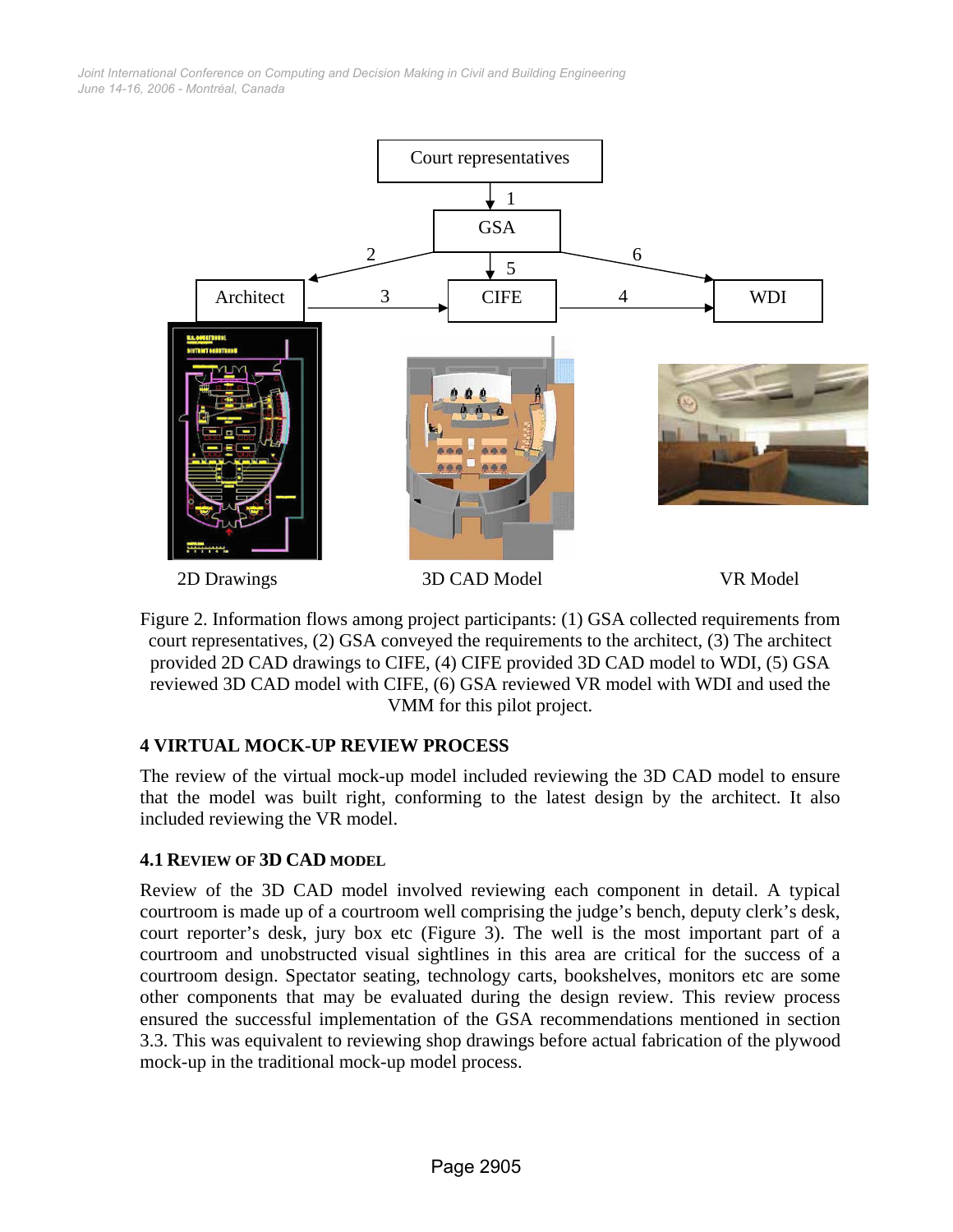*Joint International Conference on Computing and Decision Making in Civil and Building Engineering*



Figure 3. Components of a typical courtroom; items 1 to 7 together form the courtroom well: (1) Judge's Bench, (2) Court Reporter, (3) Deputy Clerk, (4) Jury Box, (5) Witness Box, (6) Attorney Lectern, (7) Counsel Table, (8) Bookshelves, (9) Spectator Seating.

CIFE researchers held weekly or biweekly online meetings with the GSA, court representatives and the architect to review the 3D model. They modified the model according to the feedback received during these meetings (Figure 4). They received updated plans and sections from the architect and incorporated changes from the 2D drawings into the 3D model (Figure 5).



Figure 4. Examples of modifications to the 3D model based on online meetings: (1) Modesty panel added to counsel table, (2) Number of monitors on judge's bench increased from 1 to 3.



Figure 5. Examples of updates to the 3D model based on design modifications by H3 (the architect): (3) Ceiling soffit made angular, (4) Glass chandelier added as an acoustic baffle.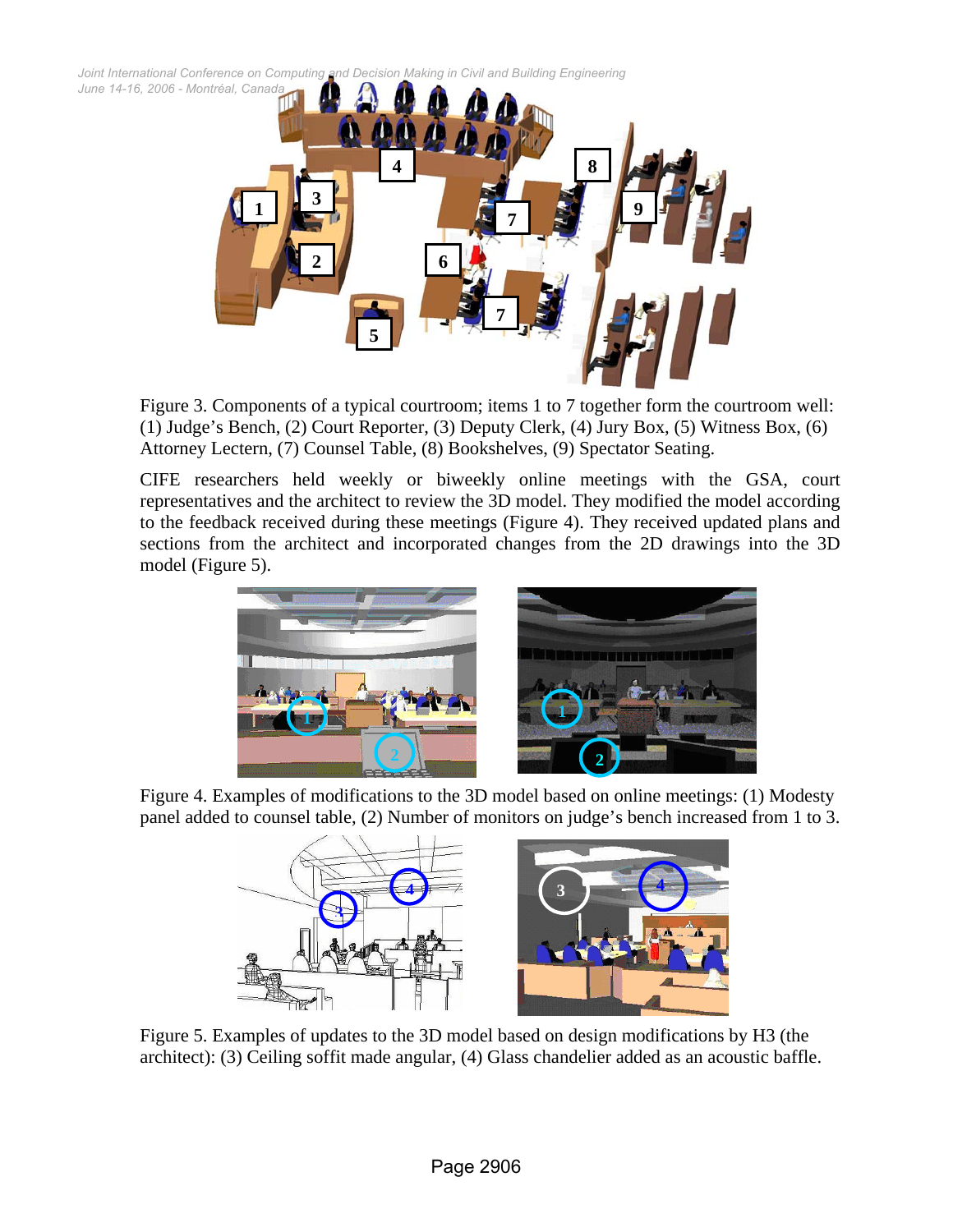#### **4.2 REVIEW OF VR MODEL**

The VR model was reviewed in WDI's CAVE. The CAVE (Computer Assisted Virtual Environment) at WDI has been optimized for viewing 3D environments in real time. Six projectors, each driven by an individual PC are required to achieve the real-time 3D rendering. This optimization was enabled by the creation of a rendering engine and scripting language as well as an image format well suited for real time displays. This "Platform Agnostic Networked Display Architecture" or *Panda3D* is not tied to any particular 3D authoring tool and allows for importing many different 3D formats into the CAVE. Although Panda3D was originally developed for the on-line game community, and the continuing development is supported by researchers in this area, this feature should be particularly useful in the AEC environment where standards and 3D formats are still evolving. The Panda3D code is now open source and can be found at http://www.Panda3D.org/.

The CAVE itself is a curved front projection screen with a polarization-preserving screen material, illuminated with three pairs of projectors. Each pair is plane polarized at 90 degrees and corresponds to left and right eye viewpoints. The use of polarized glasses while viewing the images in the cave results in an immersive stereo 3D point of view. In the case of the configuration used for the courtroom project, the circular section projection surface was evenly illuminated at the image overlaps by hardware warping of the image sets. This feature allowed the display to be mullion free, greatly enhancing the immersive nature of the experience and allowing full stereo vision for the central area in front of the screen, typically about 400 ft<sup>2</sup>. This large, shared viewing space allows multiple simultaneous users  $-$  a critical feature when attempting to communicate difficult design concerns and build consensus around design choices (Figure 6). Navigation of the 3D model in the CAVE environment is accomplished by a hand-held game-type controller which allowed for 6 degrees of freedom control by means of a twin joystick interface. The use of a first person point of view, in essence, a "fly through the model" navigation technique also enables the viewers to more easily understand and trust their perception of the relationships shown on-screen.



Figure 6. Conceptual design review session with judges in the WDI CAVE.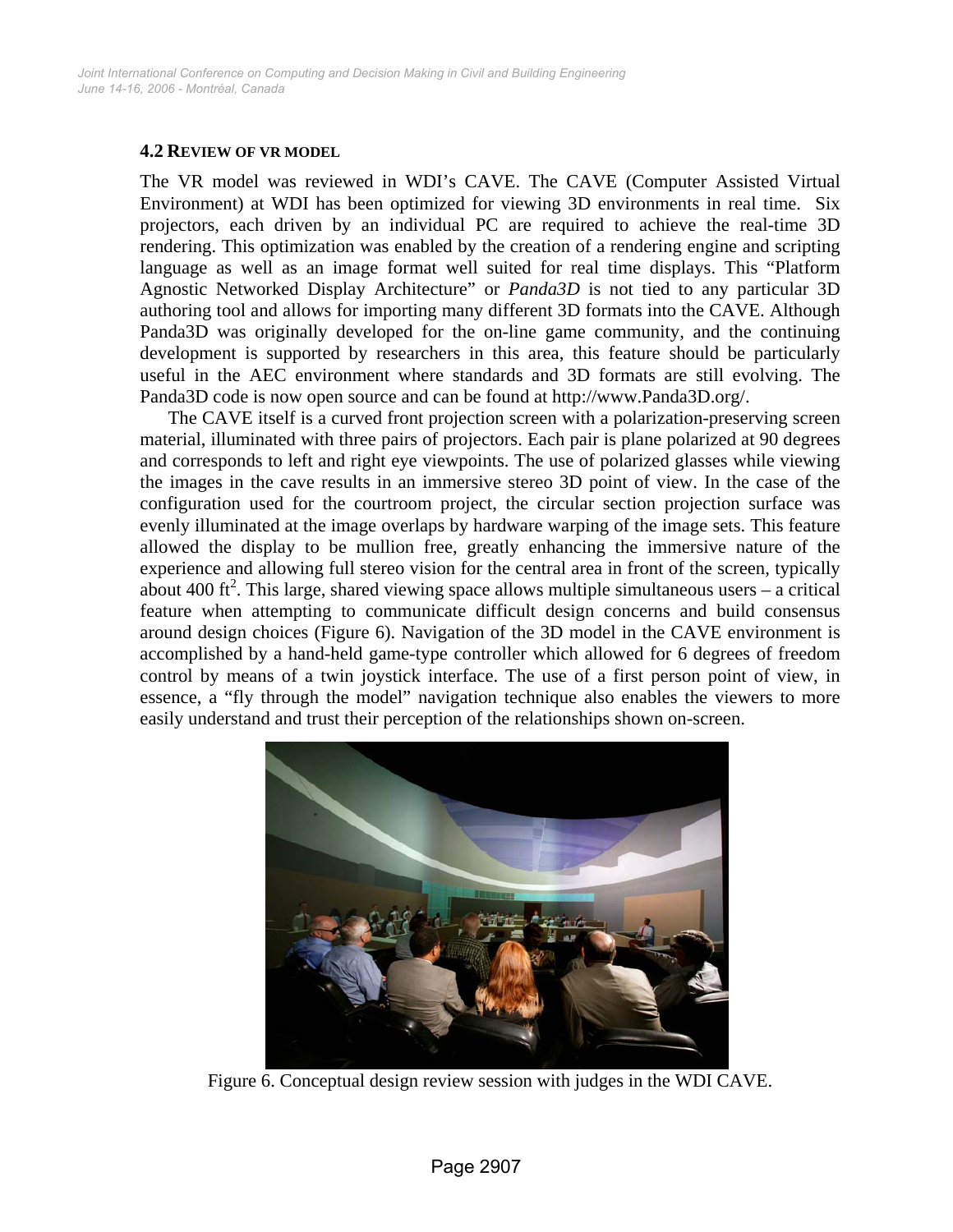### **4.2.1 CAVE Session 1**

To minimize the judges' time, a trial session was held one day prior to the judges' arrival. Representatives from the GSA, courthouse, the project architect, and CIFE attended this first review session. The purpose of this review session was to predict the concerns of the judges and to rectify errors in the virtual reality model, if any, prior to the review of the courtroom design by the judges the next day. In addition, the participants at this review session developed an agenda for the next day to make the design review by the judges as focused and productive as possible. This was in line with the GSA recommendations mentioned in section 3.3.

All the participants took part in an informal discussion where they suggested modifications to the VR model. Modifications like changing colors and repositioning objects were incorporated in the VR model immediately by WDI staff while others like changing the dimensions of objects in the room were done by the CIFE researcher after the session because they required modifying the 3D CAD model. Table 1 lists the suggestions and modifications by the participants in this session.

| <b>Item discussed</b>   | <b>Suggestion/Modification</b>              | <b>Modification</b> |
|-------------------------|---------------------------------------------|---------------------|
|                         |                                             | <b>Incorporated</b> |
| Starting point of       | To start with view from clerestory & move   | Yes                 |
| navigation              | inside                                      |                     |
| Color of light fixture  | To be made transparent blue to depict glass | Yes                 |
| Color of wood in the    | To be made lighter                          | Yes                 |
| room                    |                                             |                     |
| <b>Jury Box</b>         | $14th$ Juror (woman) to be added            | Yes                 |
| Court reporter & Deputy | To be women                                 | Yes                 |
| Clerk                   |                                             |                     |
| Judge                   | To wear a black robe                        | Yes                 |
| Keyboards               | To be moved forward and away from monitors  | Yes                 |
| Height of bench rail    | To have the options of additional 2" & 4"   | Yes                 |
| Wall behind judge       | To be brought down by 2.5m                  | N <sub>o</sub>      |
| Furniture placement     | To reposition clerks' monitors              | N <sub>o</sub>      |
| Color of seal           | To be changed to gray                       | Yes                 |
| Counsel tables          | To have the option of showing a third table | Yes                 |

Table 1. Modifications suggested to VR model by participants in CAVE session 1.

#### **4.2.2 CAVE Session 2**

The second session in the CAVE focused on obtaining the feedback of the judges about the courtroom design so that the suggestions could be incorporated in the design development of the courthouse. This session was critical because it determined whether the virtual mock-up model succeeded as a proof of concept.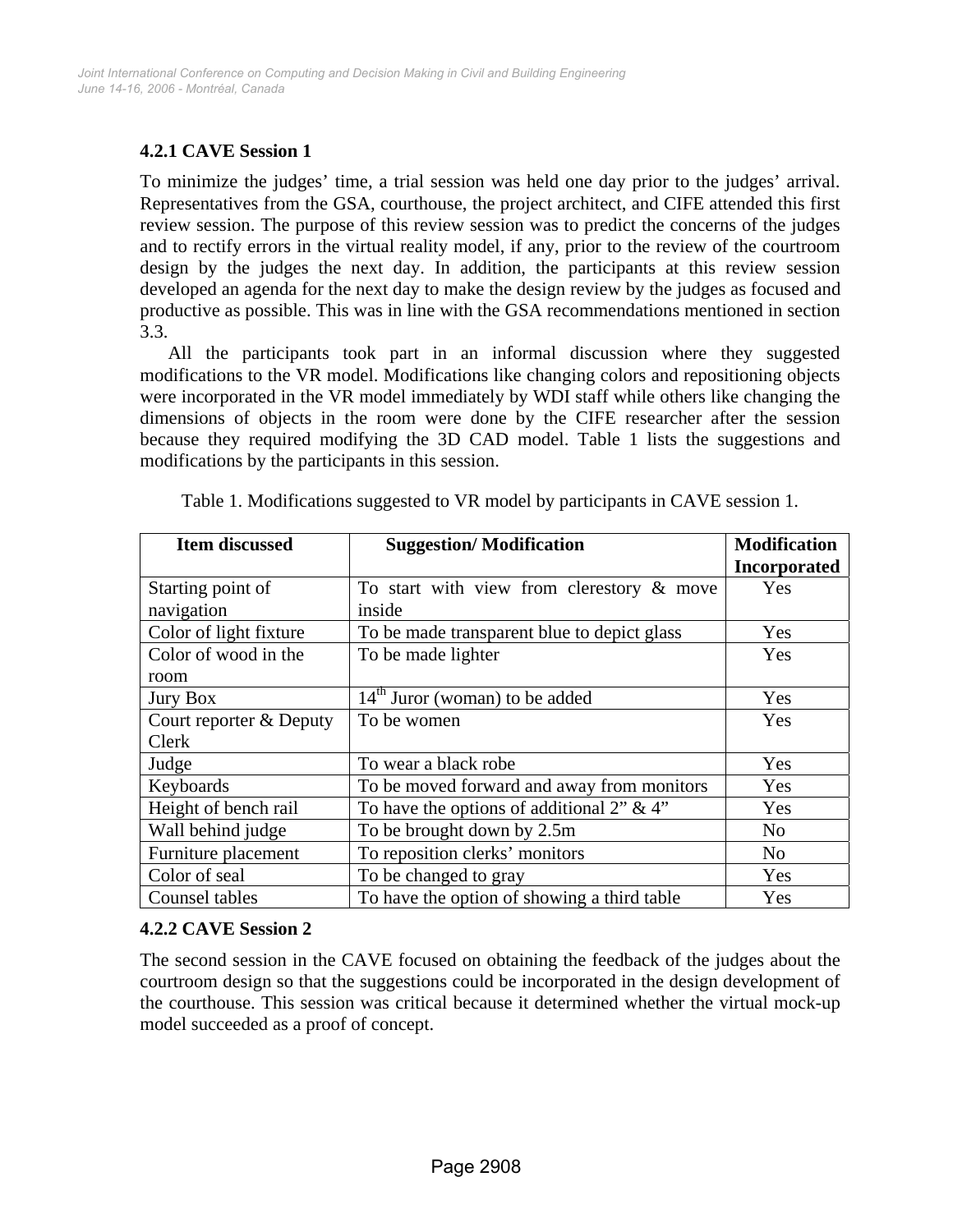The most senior judge "seated himself" on the judge's desk in the virtual reality model displayed in the CAVE and gave his feedback on the courtroom design based on the items listed below:

- Bench sightlines: View from the judge's bench and the court reporter's seat
- Well sightlines: Views from the counsel tables, lectern, jury box, witness box, and spectator seating.
- Other aspects: Shape of courtroom, ceiling.

# **5 COMPARISON OF VMM WITH PLYWOOD MOCK-UP**

As mentioned earlier, the goal of this pilot project was to test whether a VMM could replace a traditional plywood mock-up model for design reviews.

- The second session in the CAVE lasted 3 hours. In comparison, plywood mock-up sessions generally last about 8 hours. Thus, the goal of minimizing judges' time was met.
- The design verification of the sightlines with the VMM made it easier to focus the collective attention and perspective of the participants on one issue at a time. Once the most senior judge virtually seated himself at one location in the model, the view for all the participants was the same. This allowed more rapid consensus building and resolution of issues. Other researchers have also shown that VR models are an effective means of communication among team members (Yerrapathruni et al. 2003, Gopinath and Messner 2004).
- Some of the modifications suggested by participants were incorporated instantly in the VMM. This would not have been possible in a traditional mock-up.
- As mentioned in section 4.1, the 3D CAD model was reviewed periodically by the GSA and other project participants. This ensured that the model was built right. In the traditional mock-up model, the GSA had observed variations between the architect's design and the fabricated model. The GSA had recommended that shop drawings should be reviewed before construction of the traditional mock-up began. However, this was not as convenient as reviewing the 3D CAD model online, which allowed representatives from different participant organizations to view the model in progress and comment on it from remote locations.

# **6 MEASURING THE EFFECTIVENESS OF THE CAVE SESSIONS**

In prior research, CIFE researchers developed a framework to measure the effectiveness of meetings (Garcia et al. 2003). They identified the following seven types of activities that occur during a meeting: Describe, Explain, Evaluate, Predict, formulate Alternative, Negotiate and Decide (DEEPAND) and developed the DEEPAND framework. The effectiveness of a meeting can be measured by classifying the issues discussed and time spent on tasks according to the seven DEEPAND categories (Figure 7). The goal is to maximize the time spent on the most value-adding tasks.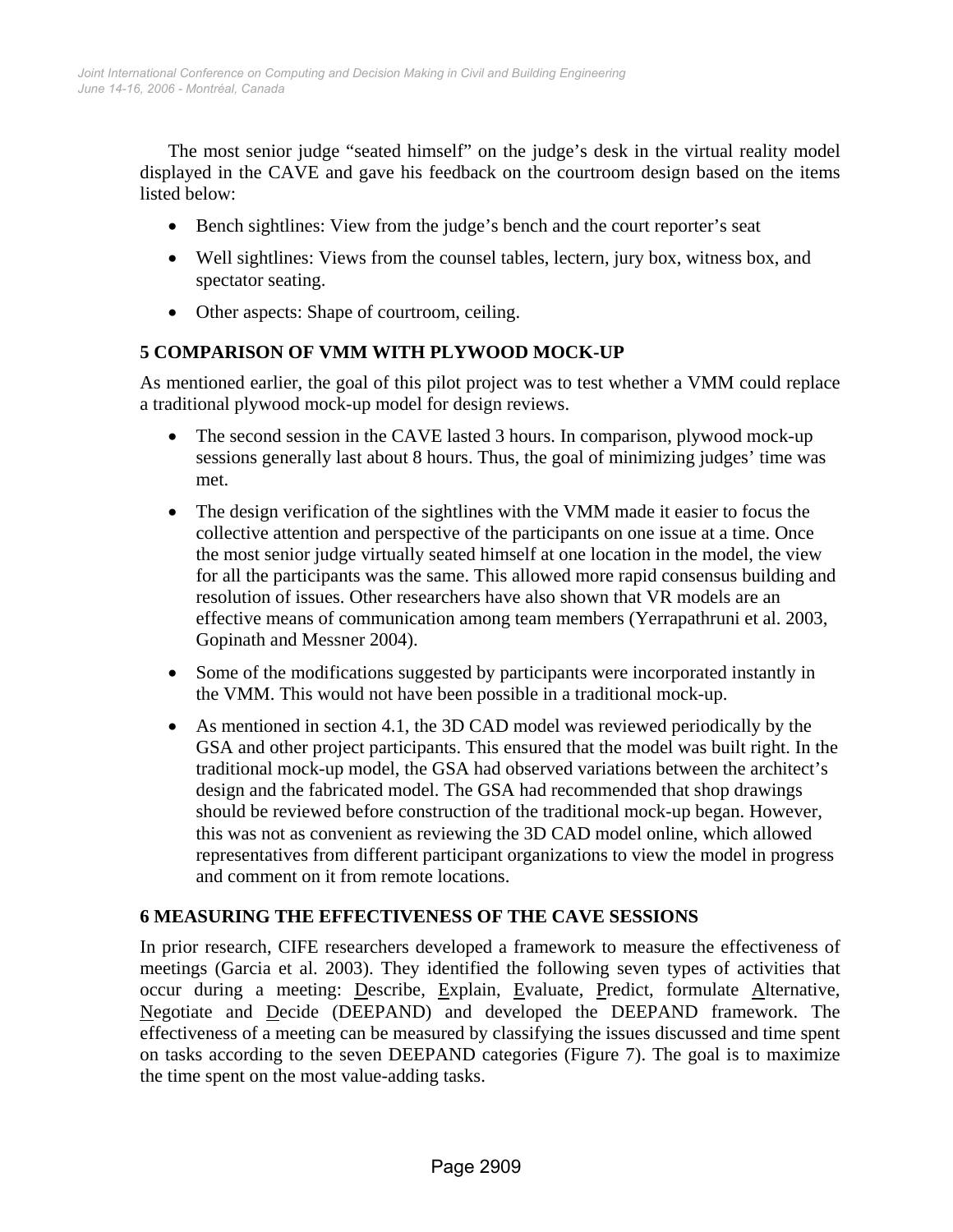*June 14-16, 2006 - Montréal, Canada Joint International Conference on Computing and Decision Making in Civil and Building Engineering*



Figure 7. Classification of the issues discussed in the CAVE sessions according to the DEEPAND framework.

Most of the issues addressed fell into the 'Decide' category and most of the time spent was for forward looking activities, such as making predictions, suggesting alternatives. This is in contrast to other meetings we observed that were not supported by VR methods (Liston et al. 2001) and to the experience of the project participants with traditional design review processes where more time was spent on describing and explaining the design.

## **7 RECOMMENDATIONS**

The process of building the 3D CAD and VR models can be improved by:

- Modeling the components of all the elements (furniture, walls, etc.) independent of each other: This provides more visualization options. For example, moving a piece of furniture to a different position gave the judges the satisfaction of having viewed several options and selected the best among them.
- Choosing the right software: As experienced in this project, Autodesk Revit was an efficient tool to produce a 3D CAD model in very little time but exporting the resulting 3D model to WDI's format was a multi-step process. The model had to be converted from .rvt to .dwg format and from .dwg to .wrl to be compatible with the software used in WDI's CAVE. In the process, colors and textures from the original Revit 3D model were lost (Figure 8).





Figure 8. Conversion of format led to loss of colors and textures from the 3D CAD model.